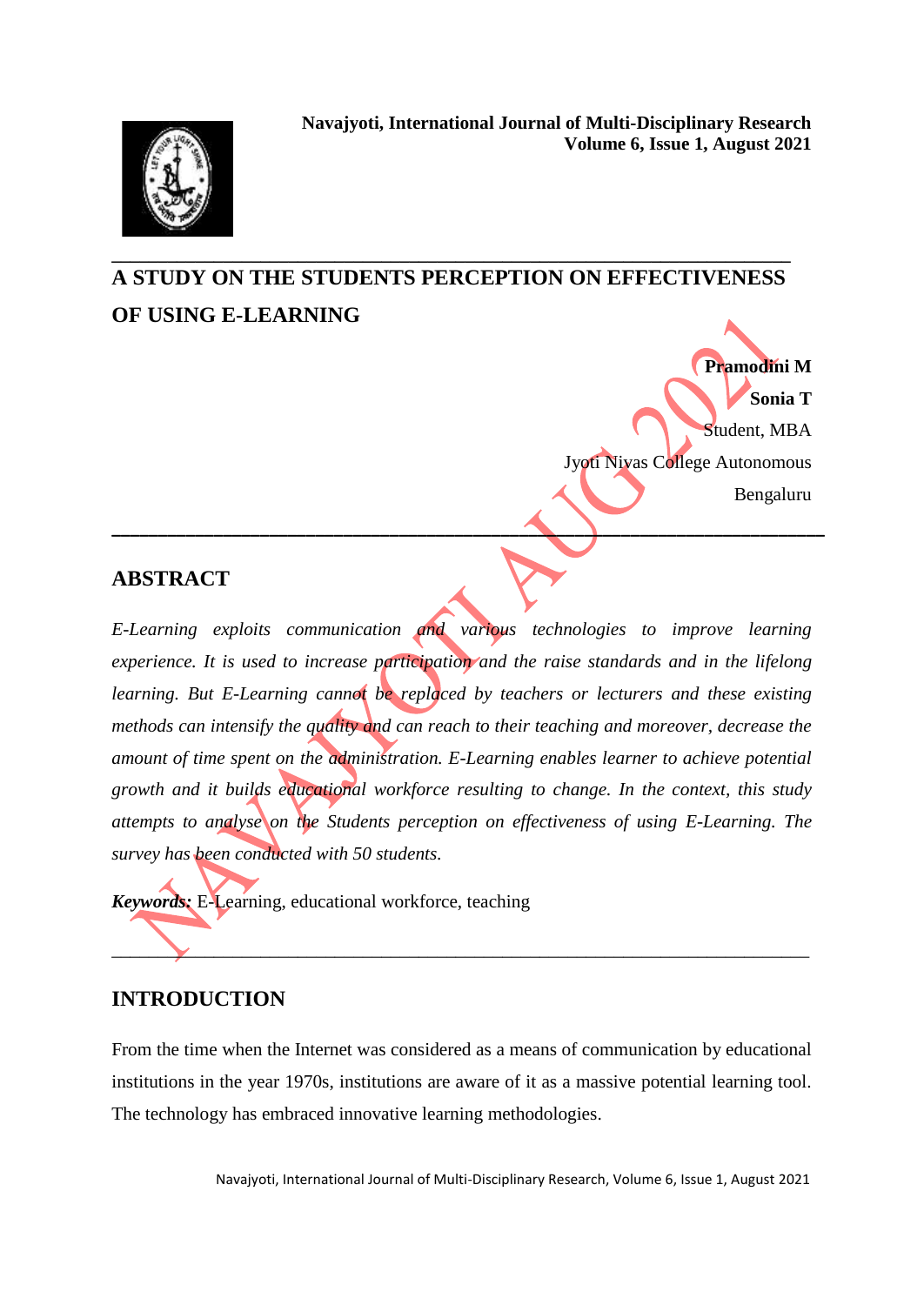E- Learning is the educative programme which helps students who are separated by distance and from the lecturers or teachers. E-Learning uses Internet, computers, networking and multimedia technologies. E-Learning is also known as a broader range of applications, processes designed to deliver instructions through electronic devices such as videoconferencing and CD-ROM through the satellite transmissions. E-Learning also includes online learning, web and computer based training. It is considered as the only viable solution to the problem of delivering the resources required facilitating lifelong learning. However, these theories and practices in E-Learning are neither simple nor comprehensive which states that the application of this solution happens randomly, sporadically and which varies in success. Although many recognize E-Learning has the ability to amplify learning experience at all levels, yet the drawbacks are high to commit so heavily to it.

### **LITERATURE REVIEW**

**N Wright, 2010:** The researcher suggests teachers that, they need to identify on how to get the finest outcome of e-Learning tools i.e. the place, time, opportunity, space, and intellectual energy. A trend is appearing in the literature about the importance of teacher's presence and their active roles in classrooms using e-Learning tools. It is founded that e-learning tools can motivate and engage students- the critical factors that lead to improved educational outcomes.

**[MTCole,](https://scholar.google.com/citations?user=PT7gJHkAAAAJ&hl=en&oi=sra) [DJ Shelley,](https://scholar.google.com/citations?user=YAUZnxwAAAAJ&hl=en&oi=sra) [LB Swartz,](https://scholar.google.com/citations?user=o-DhK4wAAAAJ&hl=en&oi=sra) 2014:** According to the research, This study expands more on the earlier research into students satisfaction with E-Learning. It was founded that responses were compatible throughout, even though some differences were noted in the level of student satisfaction with their experience based on gender, age, or level of study. Generally, students said online instructions as moderately satisfactory and partially online courses were more satisfactory than fulltime online courses.

**[ML Cheok,](https://scholar.google.com/citations?user=mRiN1UYAAAAJ&hl=en&oi=sra) [SL Wong](https://scholar.google.com/citations?user=hXFyaVYAAAAJ&hl=en&oi=sra) - International Journal of the Instruction, 2015:** This paper has been developed a theoretical model of determinants of the e-learning satisfaction in the teaching and the learning. Three potential group's determinants satisfaction based on user and organizational related characteristics, and the E-Learning system characteristics. This research provides theoretical framework which outlines the three groups along with its key factors in explaining E-Learning satisfaction teachers.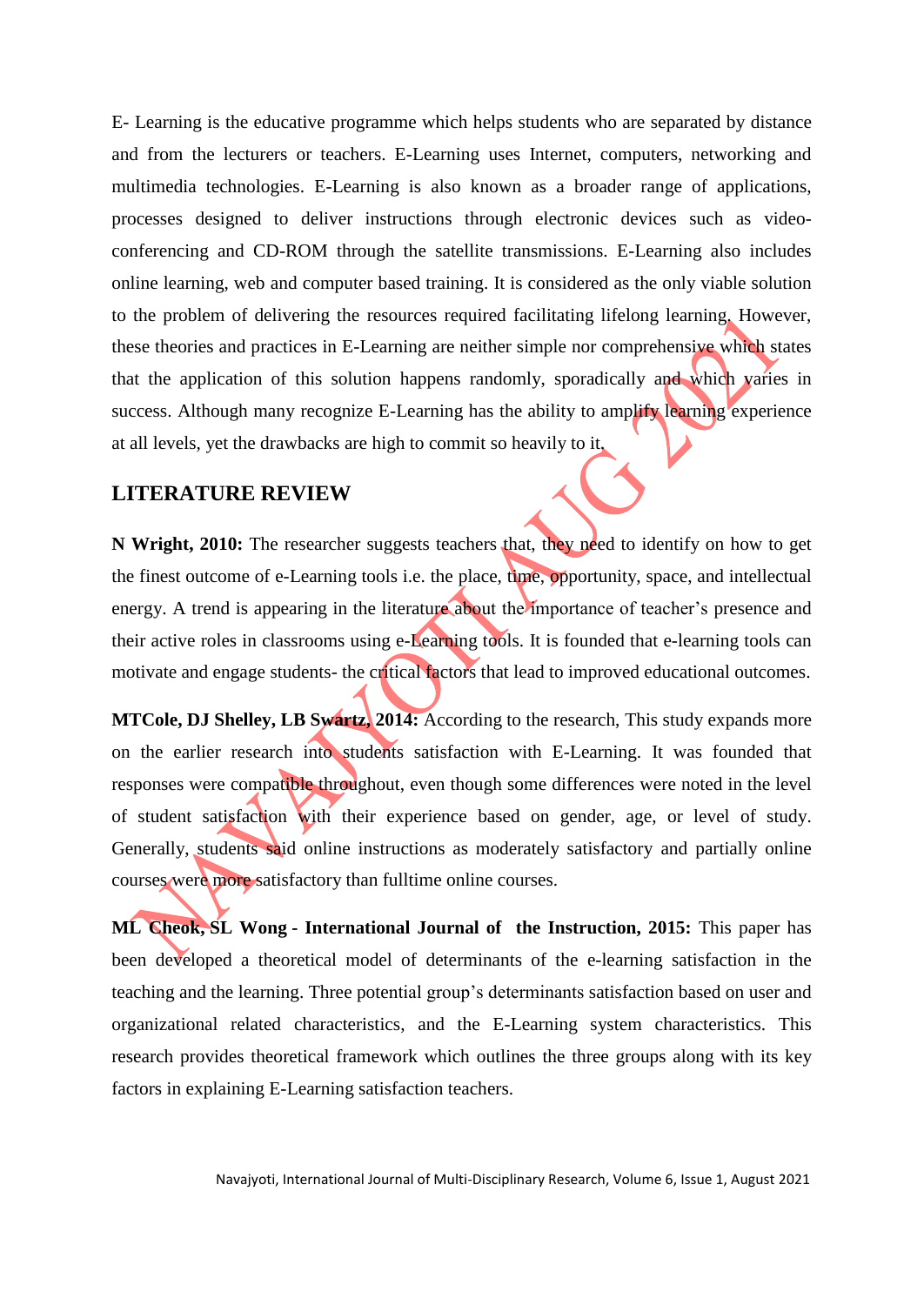**Judrups, 2015:** According to the research, it's found that e-learning and knowledge management naturally brings both disciplines closer and also it supports integration. This approach is base combination on common ground identified as learning. Nevertheless, these approaches are not executed in the production environment and they need necessary technical specification and application support.

**DAl-Fraihat, [MJoy,](https://scholar.google.com/citations?user=IOV57iUAAAAJ&hl=en&oi=sra) JSinclair, 2020:** According to the research, the undeniable significance of E-Learning has led to massive growth in number of E-Learning courses offering different types of services. Thus, estimation of E-Learning plays is vital role to ensure effective use, successful delivery and it creates a positive impacts on the learners.

### **RESEARCH METHODOLOGY**

This part presents the design of the study and the approaches adopted for field study the measurement concept and statistical procedure employed for the analysis of data collected.

### **STATEMENT OF PROBLEM**

E-Learning is all about the employment of the technology to aid and enhance the concept of learning. As technology advances, so does e-learning, makes the possibilities endless. It is said and written in the subject of E-Learning and there are conclusions drawn from it. This study is to understand the perception of students towards E-Learning, know the effectiveness of using E-Learning, to know the difference between E-Learning and Classroom Learning, satisfaction, advantages and disadvantages of E-Learning.

# **OBJECTIVES OF THE STUDY**

- To measure the awareness and students perception towards E-Learning
- To know the effectiveness of using E-Learning by students
- To know how students differentiate between E-Learning and Offline learning
- To find out the satisfaction level of the students towards E-Learning
- To determine the advantages and disadvantages of E-Learning students face

## **TYPE OF RESEARCH**

Descriptive research has been used here, which involves surveys and fact findings of different kinds. This is supported by the primary and secondary data that has been collected.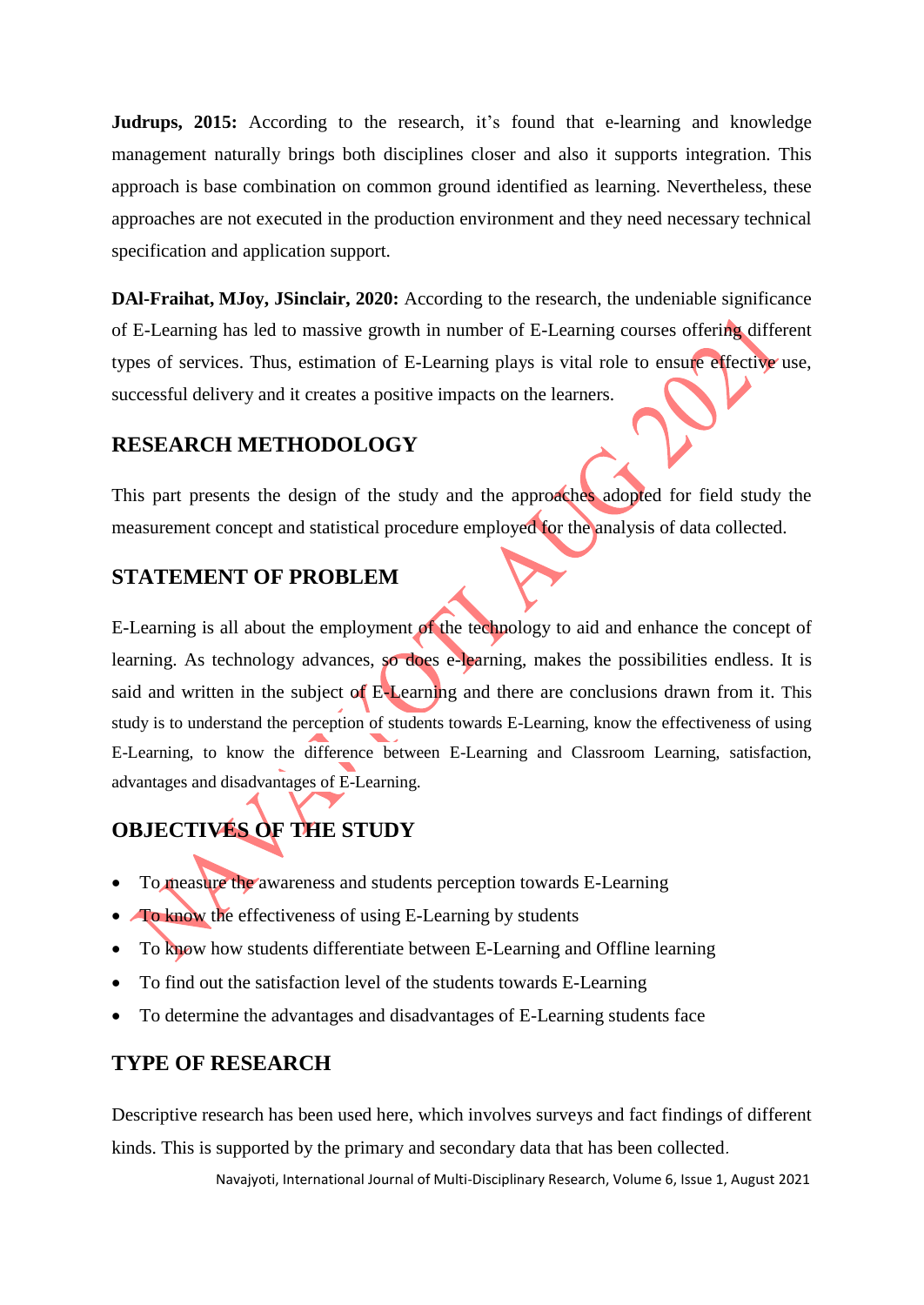### **SAMPLE SIZE AND SAMPLE DESCRIPTION**

The sample size chosen for this study are 50 students. The respondents are college going students. The type of sampling used in this research is a simple random sampling. The sample consists of students from various colleges, where the sample units were chosen randomly.

## **ACTUAL COLLECTION OF THE DATA**

- **Primary data**: Primary data is the actual and first hand data which is collected by the researcher. Here the research is done with the help of structured questionnaire in Google form format**.**
- **Secondary data:** Here the data is obtained through the studies, surveys, or experiments that have been run by the other people and also from Research works, Websites, internet blogs, Published resources, Journals.

## **TOOLS FOR ANALYSIS**

**1. Simple Average Method:** This method gives out the percentage of respondents opting for a particular option. The analyzed data were presented by the way of tables.

### **Percentage of respondents =**  $N_0$ **. of Respondent**  $\times 100$

 **Total no. of Respondents**

2. Correlation: Correlation is a technique that determine the degree of correlation between the 2 variables in the case of ordinal data where ranks are given to different values of variables.

**Spearman's Rank correlation (r) =**  $1 - 6\sum \text{di}^2$ 

 **n (n²-1)**

## **DATA ANALYSIS AND INTERPRETATION:**

### **1. Awareness of E-learning:**

| <b>Particulars</b> | No. of respondents | <b>Percentage of respondents</b> |
|--------------------|--------------------|----------------------------------|
| Yes                |                    | 98%                              |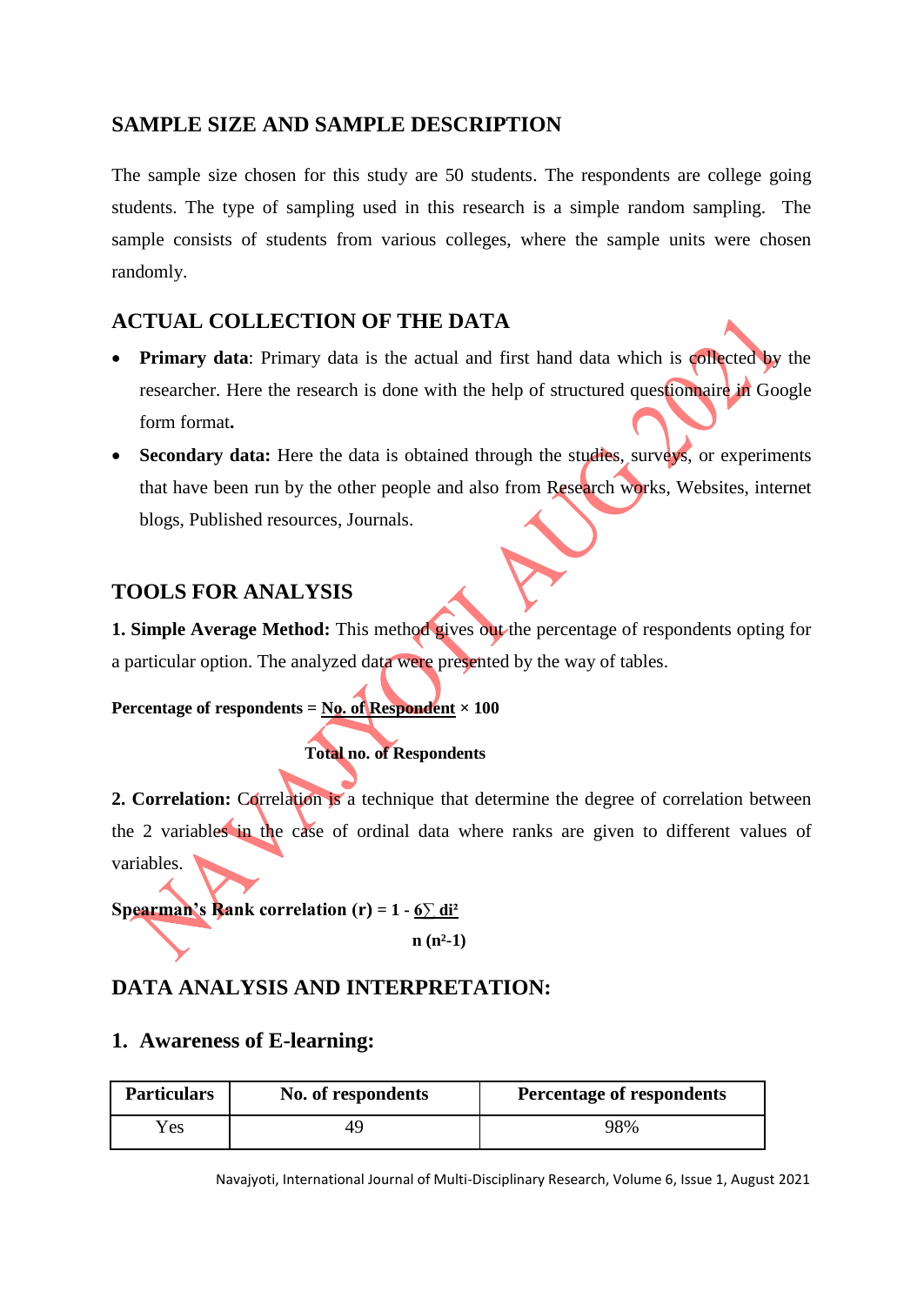| ٦T<br>$\sim$<br>180 |    | 2%   |
|---------------------|----|------|
| <b>Total</b>        | 50 | 100% |



98% of respondents are much aware of E-learning and say that its good platform for completing online courses, it provides good opportunity to experience different fields, gain knowledge about it, and understands the necessity for current situation and 2% of students are not much aware of E-learning. Hence, majority of respondents are aware of E-Learning.

# **2. Comfortable in spending several hours for E-learning:**

| <b>Particulars</b> | No. of respondents | <b>Percentage of respondents</b>                        |  |
|--------------------|--------------------|---------------------------------------------------------|--|
| Yes                |                    | 22%                                                     |  |
| N <sub>o</sub>     | 39                 | 78%                                                     |  |
| <b>Total</b>       | 50                 | 100%                                                    |  |
|                    |                    | Comfortable in spending several<br>hours for E-learning |  |

**78%**



**22%**

■Yes

**■No**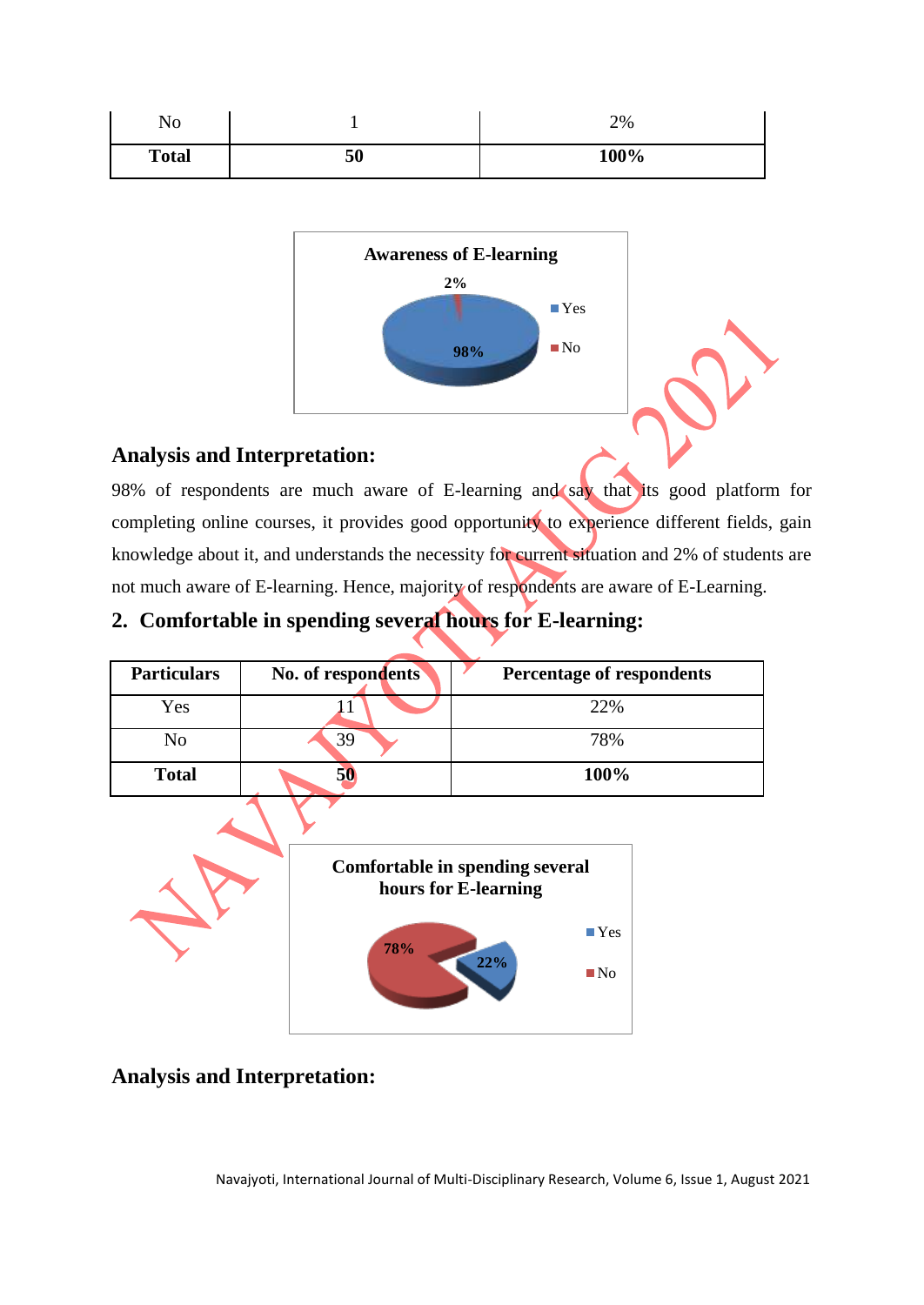22% are comfortable in spending several hours for E-learning, whereas 78% are not comfortable in spending several hours for E-learning due to lack of concentration, network and technical issues and Health problems such as stress, eyes strain, back pain and so on. Hence, majority are not comfortable in spending several hours for E-Learning.

| <b>Particulars</b>                                                                                                                                                                                                                                                                                              | No. of<br>respondents | <b>Percentage of</b><br>respondents |  |
|-----------------------------------------------------------------------------------------------------------------------------------------------------------------------------------------------------------------------------------------------------------------------------------------------------------------|-----------------------|-------------------------------------|--|
| Meeting regularly in classroom rather than<br>online                                                                                                                                                                                                                                                            | 26                    | 52%                                 |  |
| Meeting online rather than meeting regularly<br>in classroom                                                                                                                                                                                                                                                    |                       | 2%                                  |  |
| Combination of both classroom and online                                                                                                                                                                                                                                                                        | 23                    | 46%                                 |  |
| Other                                                                                                                                                                                                                                                                                                           | $\Omega$              |                                     |  |
| <b>Total</b>                                                                                                                                                                                                                                                                                                    | 50                    | 100%                                |  |
| <b>Class format which students prefer</b>                                                                                                                                                                                                                                                                       |                       |                                     |  |
| $\blacksquare$ Meeting regularly in classroom<br>rather than online<br>$\mathbf{0}$<br>$\blacksquare$ Meeting online rather than meeting<br>46%<br>regularly in classroom<br>2%<br>■ Combination of both classroom<br>and online<br>52%<br>$\blacksquare$ Other<br>0%<br>10%<br>20%<br>50%<br>60%<br>30%<br>40% |                       |                                     |  |

### **3. Class format which students prefer:**

# **Analysis and Interpretation:**

52% of the respondents prefer meeting regularly in classroom rather than online, 46% prefer combination of both classroom and online and 2% prefer meeting online rather than meeting regularly in class. Therefore, majority of students prefer meeting regularly in classroom rather than meeting online.

## **4. Able to easily access to internet for your regular online classes:**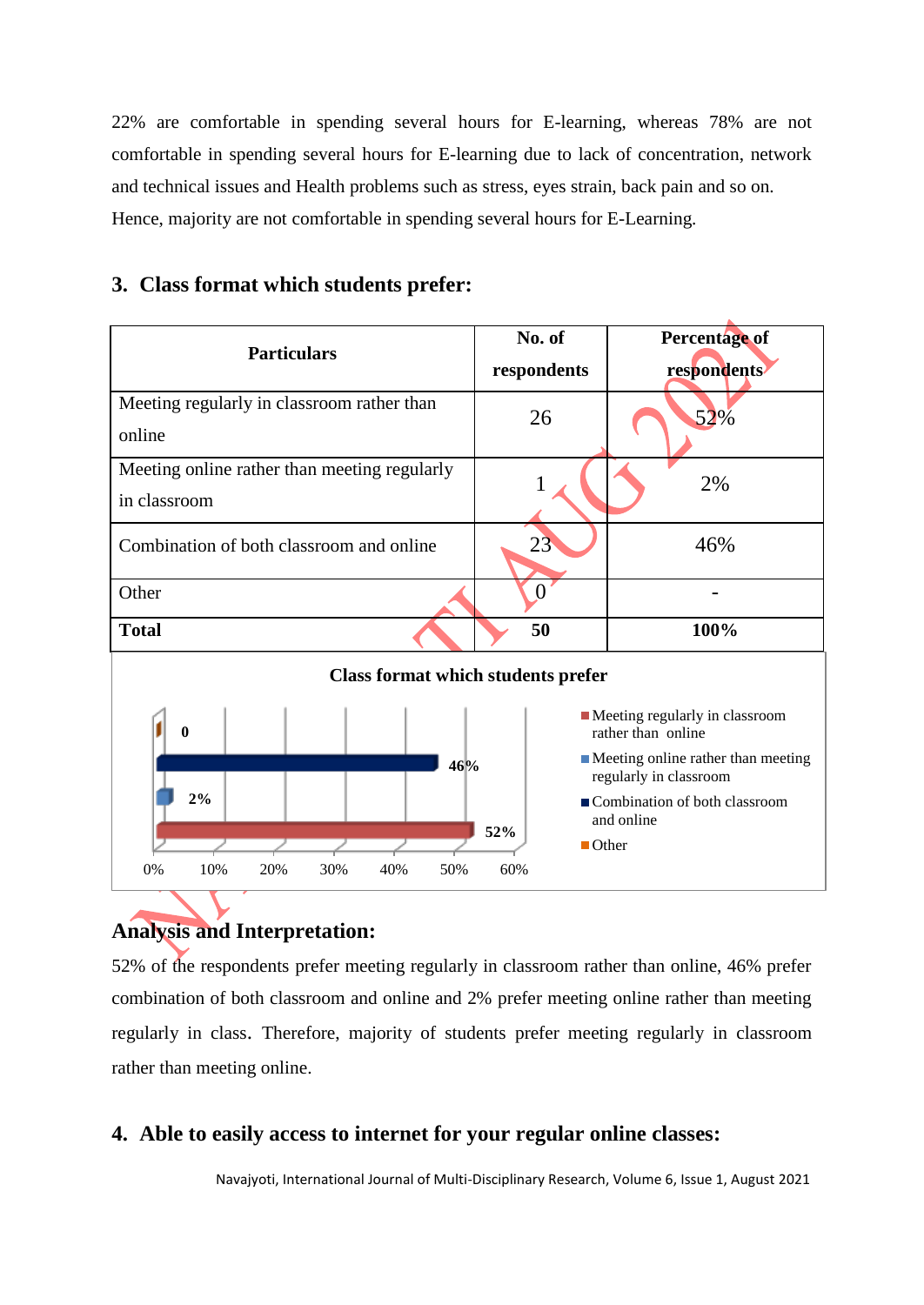| <b>Particulars</b> | No. of respondents | <b>Percentage of respondents</b> |
|--------------------|--------------------|----------------------------------|
| Strongly agree     | $\overline{2}$     | 4%                               |
| Agree              | 13                 | 26%                              |
| Neutral            | 22                 | 44%                              |
| Disagree           | 11                 | 22%                              |
| Strongly disagree  | $\overline{2}$     | 4%                               |
| <b>Total</b>       | 50                 | 100%                             |
|                    |                    |                                  |



4% of the respondents strongly agree that they are able to easily access to internet for regular online classes. 26% agree, 44% say neutral, 22% disagree and 4% strongly disagree. Hence, majority of respondents say they are neutral that is they can sometimes access through internet and sometimes doesn't.

## **5. Learning is same in classroom and at home through online:**

| <b>Particulars</b> | No. of respondents | <b>Percentage of respondents</b> |
|--------------------|--------------------|----------------------------------|
| Strongly agree     |                    |                                  |
| Agree              | 3                  | 6%                               |
| Neutral            | 14                 | 28%                              |
| Disagree           | 15                 | 30%                              |
| Strongly disagree  | 18                 | 36%                              |
| <b>Total</b>       | 50                 | 100%                             |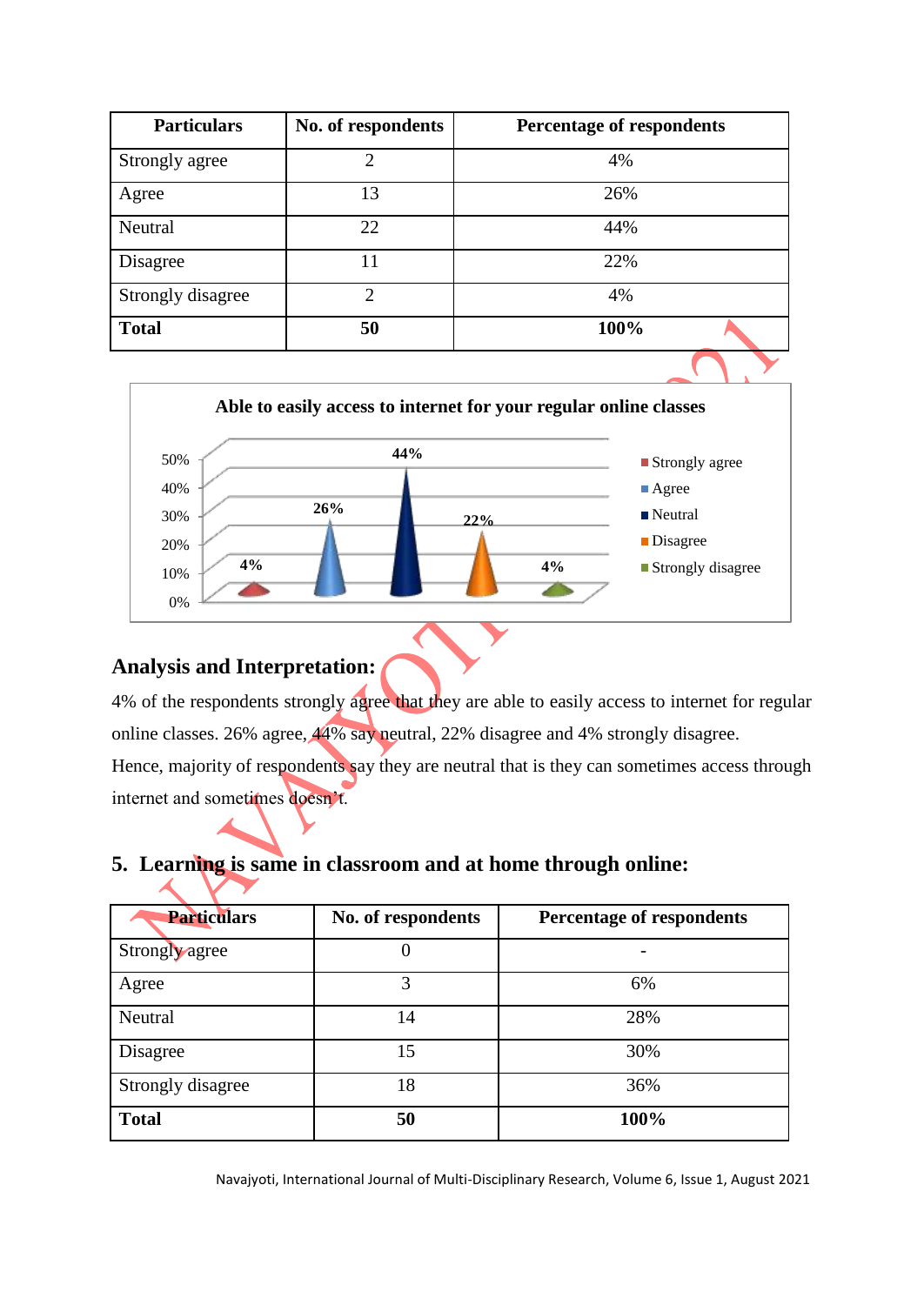

36% strongly disagree and say that learning is not same in classroom and at home through online, 30% disagree, 28% say neutral and 6% agree that learning is same in classroom and at home through online.

Therefore, it is concluded that majority of respondents say learning is not same in classroom and at home through online.

### **6. Satisfaction level of E-learning:**

 $\overline{\mathbf{A}}$ 

| <b>Particulars</b>    | <b>No. of respondents</b> | <b>Percentage of respondents</b> |
|-----------------------|---------------------------|----------------------------------|
| Strongly satisfied    |                           | 2%                               |
| Satisfied             | 10                        | 20%                              |
| Neutral               | 21                        | 42%                              |
| Dissatisfied          | 13                        | 26%                              |
| Strongly dissatisfied |                           | 10%                              |
| <b>Total</b>          | 50                        | 100%                             |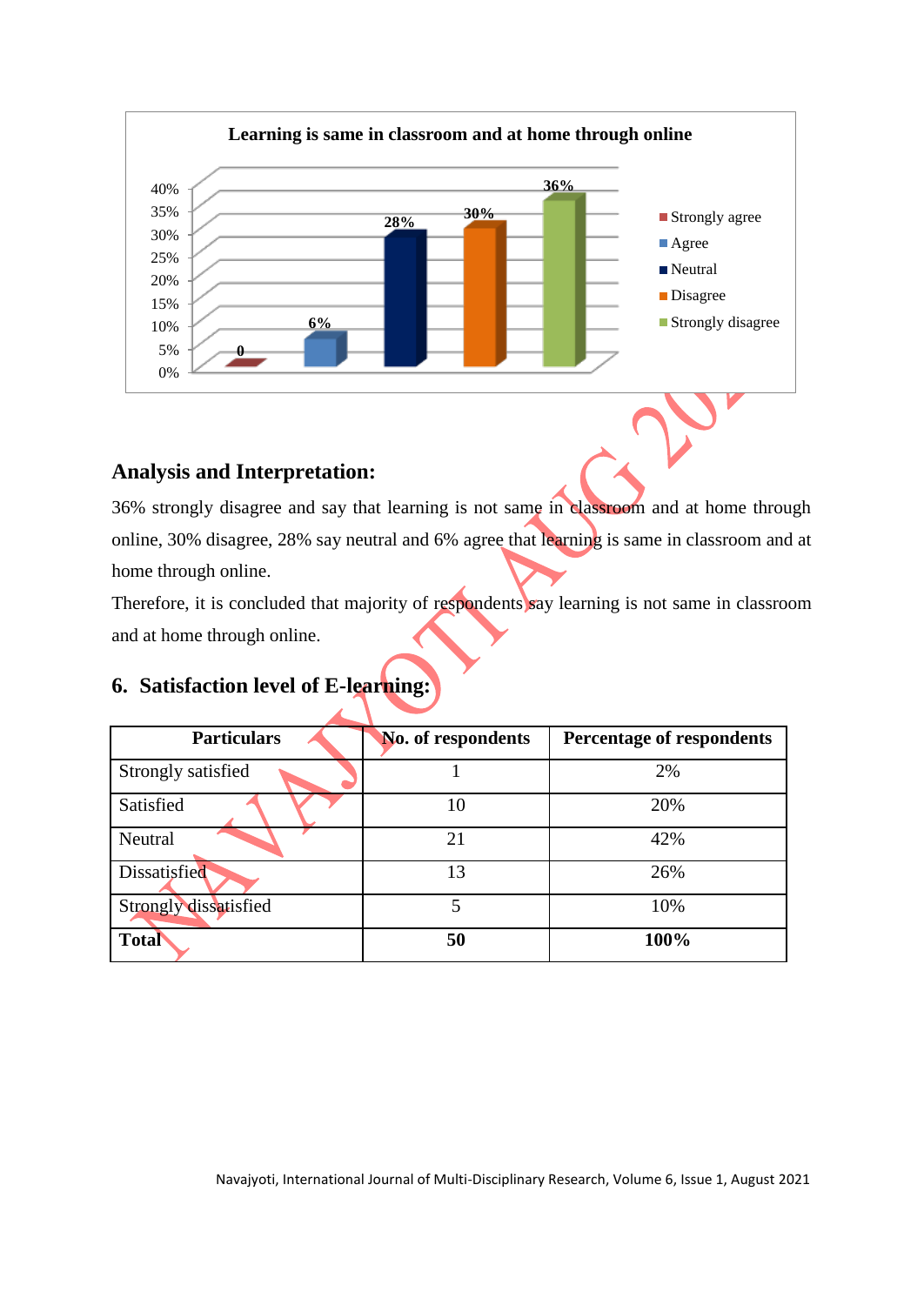

Only 2% of respondents strongly satisfied with E-learning, 20% are satisfied, 42% say neutral, 26% of respondents are dissatisfied and 10% a strongly dissatisfied because they are not comfortable with E-Learning.

Hence respondents have neutral approach towards E-Learning.

# **TESTING OF HYPOTHESIS USING SPEARMAN'S RANK CORRELATION**

**Null hypothesis [H0]:** There is a positive correlation between awareness of E-Learning and Comfortable in spending several hours for E-learning.

**Alternative hypothesis [H1]:** There is a no correlation between awareness of E-Learning and Comfortable in spending several hours for E-learning.

| <b>OPINION</b>                | <b>YES</b> | NO |
|-------------------------------|------------|----|
| Awareness of E-Learning $(X)$ | 49         |    |
| Comfortable in spending       |            |    |
| several hours for E-learning  |            | 39 |
|                               |            |    |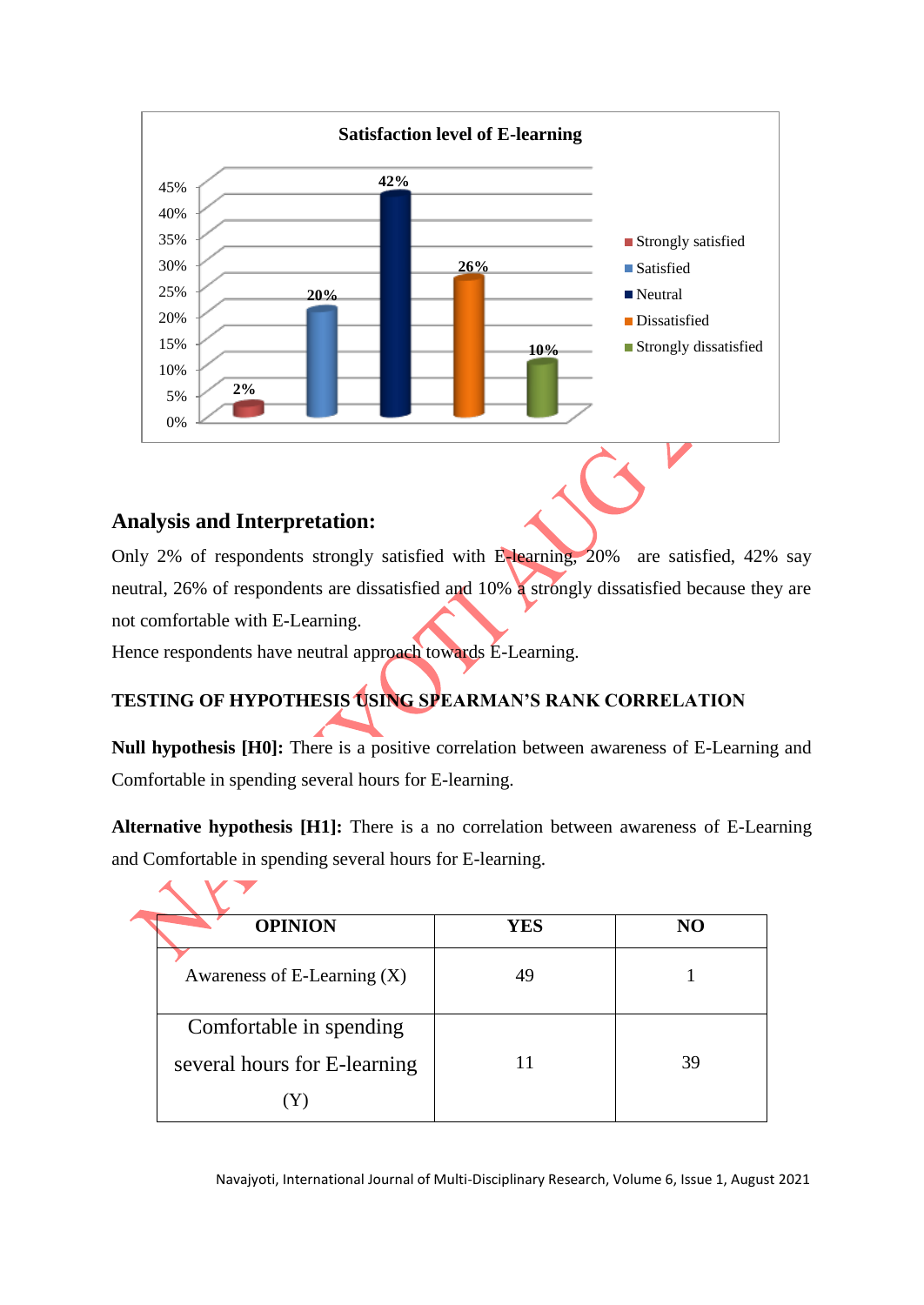|  | $d = x\mathbf{i} - y\mathbf{i}$ | di <sup>2</sup>   |
|--|---------------------------------|-------------------|
|  |                                 |                   |
|  |                                 |                   |
|  |                                 | $\Sigma di^2 = 2$ |

#### **Calculation of Spearman's Rank Correlation**

$$
r = 1 - 6 \sum di^2 / n (n^2-1)
$$

$$
= 1 - 6 (2) / 2 (22-1)
$$

 $= 1 - 12 / 2 (4-1)$ 

$$
= 1 - 12 / 6 = 1 - 2
$$

**= -1**

#### **INTERPRETATION:**

Hence Alternative hypothesis is accepted and Null hypothesis is rejected and therefore there is a negative correlation between Awareness of E-Learning and Comfortable in spending several hours for E-learning are negatively correlated.

### **FINDINGS**

- 1. 98% of students are aware of E-Learning and the sources to which students are exposed to are Coursera, Udemy, Alison, Words maya, Edx, Byjus.
- 2. Students define E-Learning as some respondents say that E-Learning is Good opportunity to experience different fields and gain knowledge about it, it is learning through electronic devices online or offline, perpetual development in learning, where as some say that E- learning is not effective as offline learning. E- Learning is a good platform for part time or for the completion of certain online courses but giving complete assistance to elearning for completion of academic course is not a very good idea.
- 3. The majority of respondents that is 78% are not comfortable in spending several hours online. It is due to poor online instruction which can be harmful to student's future and also lack of interpersonal communication.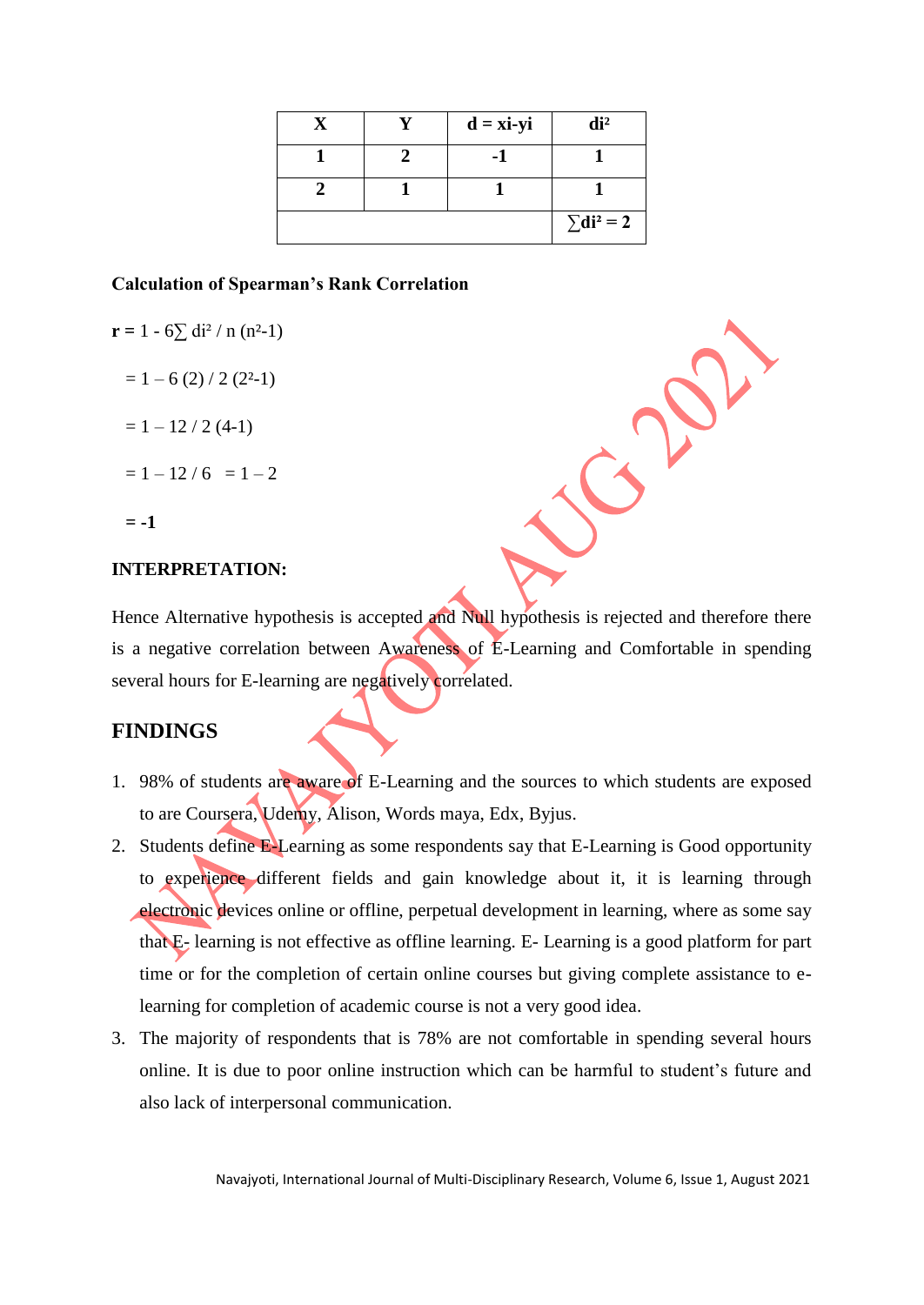- 4. 52% of the respondents prefer meeting in classroom regularly rather than online platform and 36% of the respondents strongly disagree that the online teaching and the classroom teaching is same.
- 5. 44% of the respondents' opinion neutral about access to internet for E-Learning.
- 6. Flexibility is a major benefit in E-Learning because students who are unable to participate in offline class can take online class.
- 7. It is found that most of the respondents strongly disagree to E-Learning because there exits the lack of willingness and desire to learn and students are simply not motivated in online classes.
- 8. The major advantages of E-Learning are that time management as opposed to offline which have a regular timings set, less absenteeism, numerous cost is less due to various reasons and student can finish their assignment quickly and there is more time left for hobbies or for finding a job and there is less of travelling expenses.' Convenience' is the most cited reason for Satisfaction.
- 9. The limitation of the online education there is no proper feedback and major network issues, lack of concentration which makes it difficult to understand the concepts taught. 'Lack of Interaction' is the most cited reason for Dissatisfaction.
- 10. Based on the responses received, it clearly shows that most of the students are not satisfies with E-Learning and are not comfortable spending several hours on E-Learning.

### **SUGGESTIONS**

- 1. Students must try to enhance their technical skills and positive approach so that they can utilize E-Learning and its benefits to the fullest.
- 2. Students must frequently communicate to teachers and others online.
- 3. Try to use more visual aids and gamification to make E-Learning more active.

# **CONCLUSION**

E-Learning is education program that help students to improve in their studies. Currently E-Learning has become popular as the internet users are increasing day by day. E-Learning is taken place of traditional face to face educational environment. E-Learning is a learning style empowered by the digital technology. This led to exploitation of IT in improving the teaching and learning process and delivering educational programs to more students at lower cost.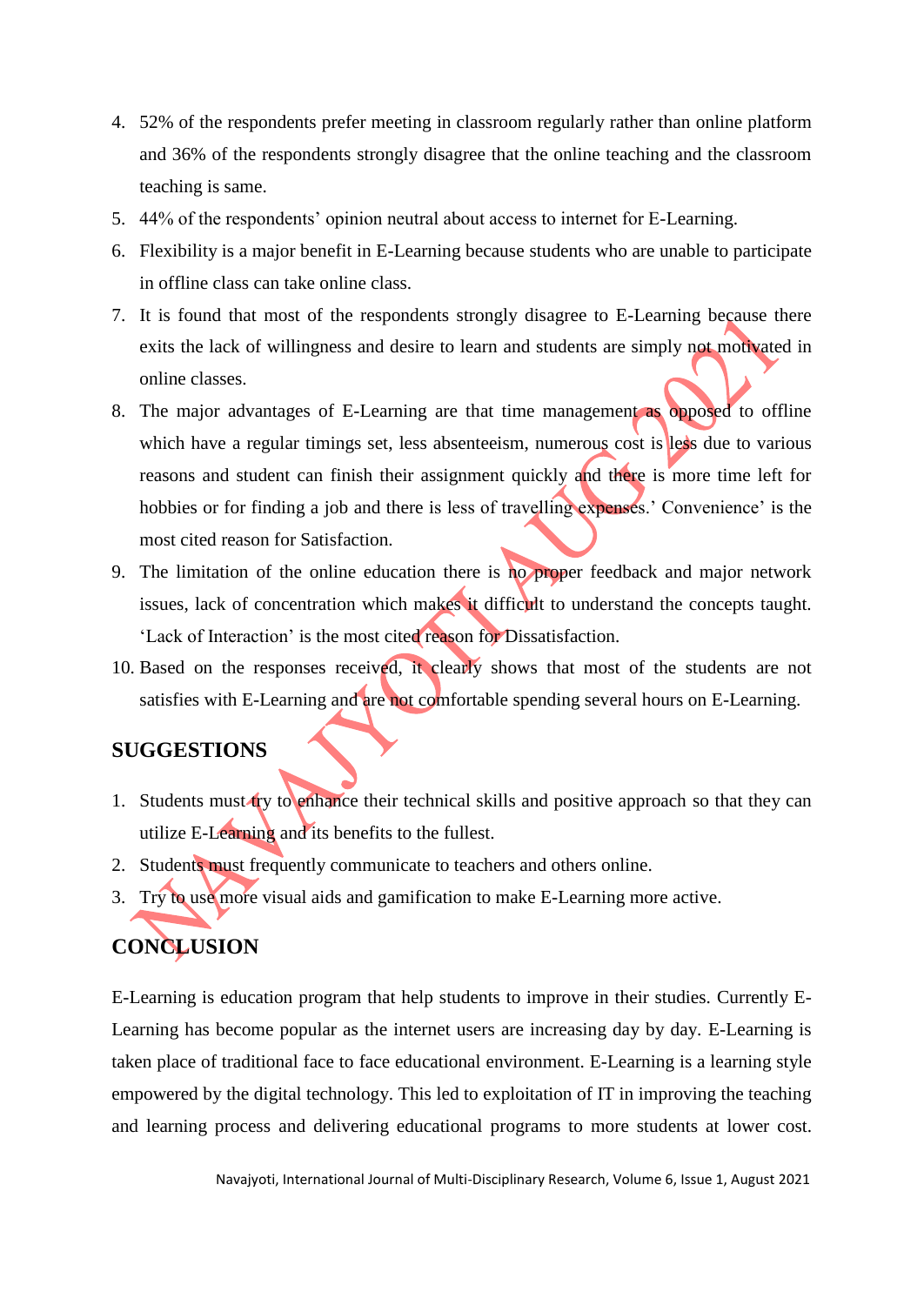That means E-Leaning enhances quality of teaching and learning and it has the potential to transform the way we teach and learn across the board.

The main benefit of any educational environment is the learner; the satisfaction level of the learner is not to a great extent even after the successful implication of the web-based educational environment. This new learning is an attractive approach to learners and instructors, but the growth of web based learning is low. The Education quality is been improved through online courses and it has become easy for students to access and refer the content based on their desire. However, learning online is different from learning face to face and it is important to think about the goal, need and interest before committing to something you wanted to achieve.

Through this research it is found that, students are aware of **E**-Learning and are exposed to various courses but they are not comfortable in spending several hours for E-Learning. E-Learning advantages to students in many ways and they find it very useful but they find it a little hard to cope up with E-Learning due to many reasons such as health issues, lack of feedback and interaction, network issues and so on. It is also found that students prefer classroom learning/ offline learning than the online learning or E-Learning.

### **REFERENCES**

- Wright, N. (2010). E-Learning and implications for New Zealand schools: A literature review. Ministry of Education.
- Cole, M. T., Shelley, D. J., & Swartz, L. B. (2014). Online instruction, e-learning, and student satisfaction: A three year study. The International Review of Research in Open and Distributed Learning, 15(6).
- Cheok, M. L., & Wong, S. L. (2015). Predictors of e-learning satisfaction in teaching and learning for school teachers: A literature review. International Journal of Instructions, 8(1), 75-90.
- Judrups, J. (2015). Analysis of knowledge management and e-learning integration models. Procedia Computer Science, 43(0), 154-162.
- AI-Fraihat, D., Joy, M., & Sinclair, J. (2020). Evaluating E-learning systems success: An empirical study. Computers in Human Behavior, 102, 67-86.